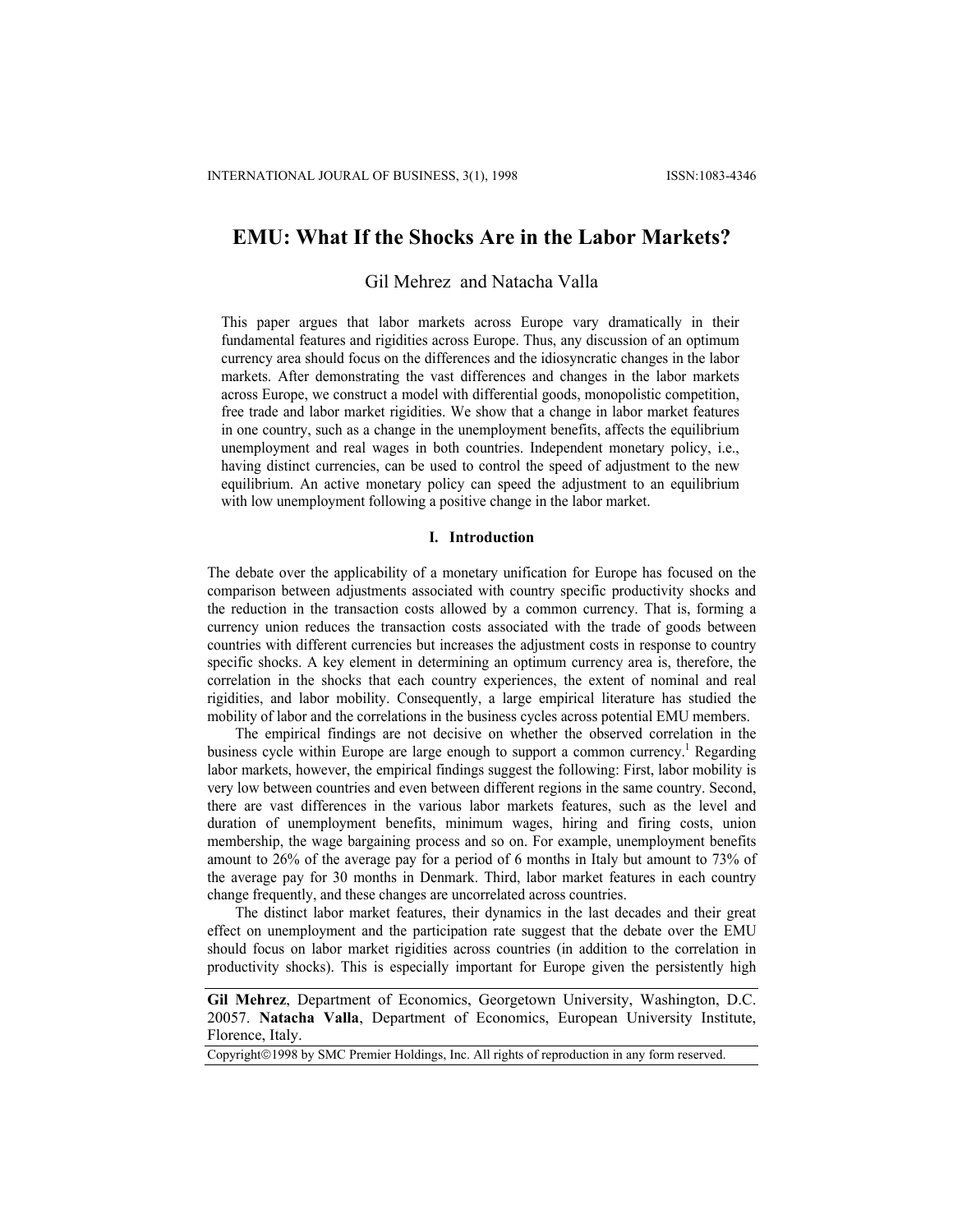unemployment rates and the extent of labor market rigidities. Surprisingly, however, the debate has concentrated mainly on business cycle correlation and technology shocks and paid very little attention to the changes in labor markets rigidities. Shocks to labor market characteristics, such as an increase in unemployment benefits or a change in the bargaining process (due, for example, to the recent change of government in France), have large and permanent effects on both equilibrium unemployment and the participation rates. Nickell [15], for example, finds that high unemployment is associated with the following labor market rigidities: generous unemployment benefits that are allowed to run on indefinitely, combined with little pressure on the unemployed to find a job or increase their ability; high unionization with wages bargained collectively but without coordination between unions or employers; high overall taxes impinging on labor; and low educational standard of the unskilled workers. He estimates that an increase of six months in the duration of unemployment benefits would increase unemployment by five percent and would decrease the participation rate by about one percent. From a base line unemployment of 10 percent and participation rate of 60 percent, this would represent an increase in unemployment of half percentage point to 10.5 and a decrease in participation rate by about half percentage point to 59.5 (See also Layard, Nickell and Jackman [12]).

Making inferences from the past experiences in the labor markets suffer, of course, from the fact that the pattern of labor market rigidities may change with the EMU. In other words, the Lucas critique applies to any such inference since the EMU, no doubt, will affect the labor market features across Europe. This, however, does not imply that labor market rigidities should not be the center of the discussion about an optimum currency area. To the contrary, the discussion should focus on two main issues concerning labor markets features: First, what are the consequences of having a common currency when labor markets features are distinct and dynamic. Second, what will be the effect of the EMU on the labor market features, that is will labor market rigidities change following the onset of the EMU.

In this paper we address the first issue, namely the consequences of having a common currency when countries experience specific shocks to their labor market features. To this end we develop a macro labor model of monopolistic competition, international trade and a wage curve -- the relationship between the unemployment rate and the real wage as a function of labor markets rigidities. In equilibrium -- where demand is equal supply and trade is balanced -- unemployment and real wages in each country are determined by labor market rigidities in both countries. That is, if, for example, the recently elected socialist government in France decides to increase unemployment benefits in France, unemployment would increase in France as well as in the rest of Europe.

Under a common currency, nominal wages has to adjust to a new equilibrium. Under distinct currencies, however, the exchange rate can carry the adjustments as in Mundell [14] seminal work. Thus, the speed and path of the adjustment following a change in the labor markets rigidities can be influenced by the monetary authorities. For example a decline of unemployment benefits in Denmark would cause the unemployment rate in Denmark and in the rest of Europe to fall, and would cause a decline in wages in Denmark and an increase in wages in the rest of Europe. Given some nominal rigidities, that is, wages are slow to adjust, an expansionary monetary policy in Denmark could improve welfare by increasing the speed of adjustment to the new low unemployment equilibria.

This paper is organized as follows: section 2 describes the key characteristics of the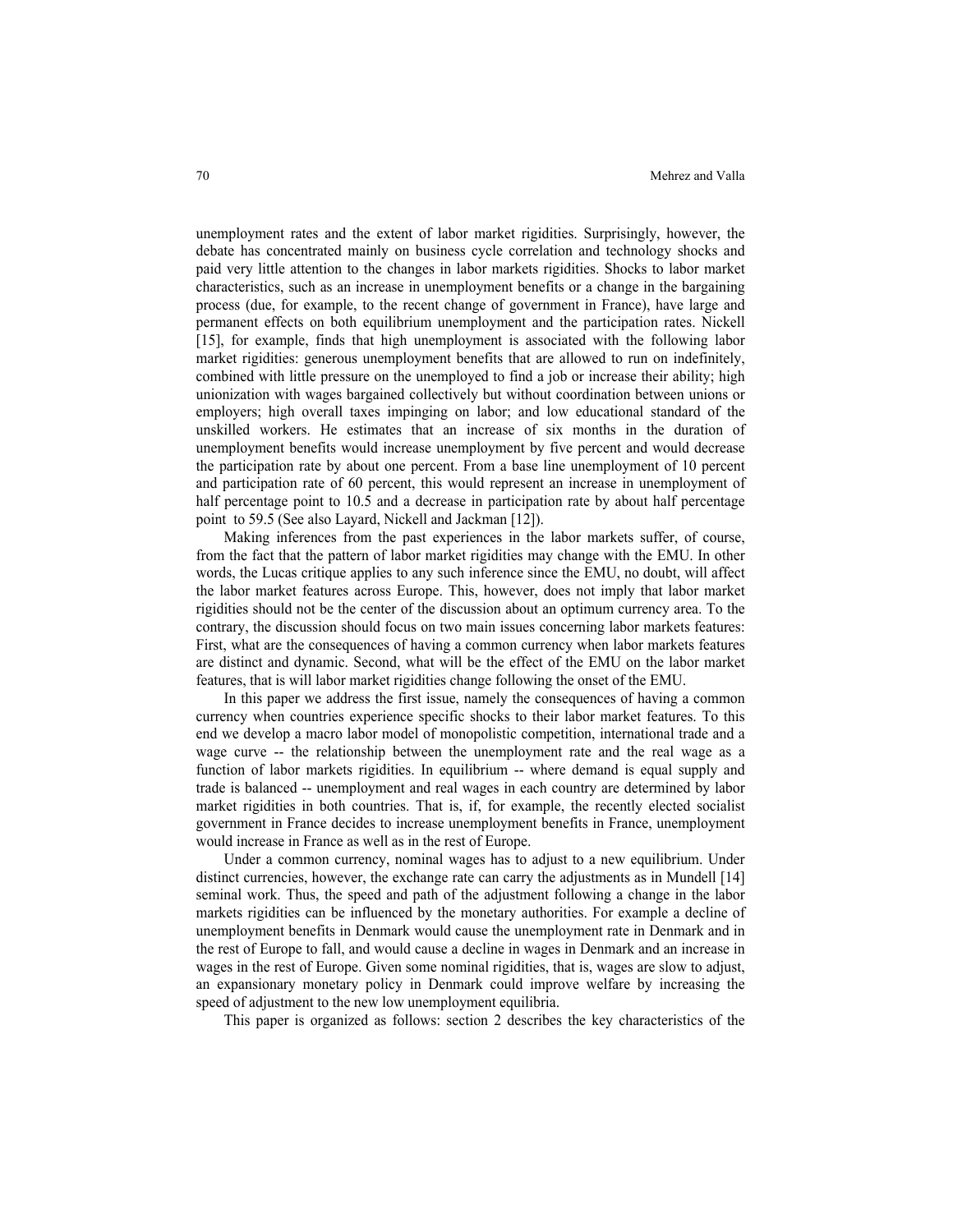labor markets fundamentals across Europe emphasizing their differences and dynamics. In section 3 we develop a model of international trade with monopolistic competition, immobile labor, and a wage curve that depends on labor market's features. Section 4 discusses the advantages of an independent monetary policy following a change in the labor markets. Section 5 concludes and summarizes the results.

## **II. Labor Markets Outcomes and Features in Europe**

While often presented as a homogeneous whole, "the" European labor market may not be as integrated as the literature and the political discourse suggest. In spite of some similarities, especially when compared to the U.S.A., the national labor markets in Europe are very distinct and heterogeneous. There are large differences across Europe in the fundamental labor market features -- tax rates, unemployment benefits, hiring and firing regulations and costs, unions' density, the bargaining process, government expenditure on training, minimum wage, and so on -- and in the labor market outcome -- the participation rate, the rate of unemployment and the fraction of the long term unemployed. To highlight the extent of these differences we exhibit some of the features and outcome of labor markets in Europe. We start by describing the differences in the outcomes -- the labor supply and the unemployment rate. Then we present the differences in the labor markets features, and finally we demonstrate the extent of their change over time.

## **III. Labor Markets Outcomes in Europe**

Altogether, the European labor force amounts to 165 million workers which constitute about 56% of the whole population (Eurostat 1992).<sup>2</sup> The composition of the labor force, however, varies from one country to the other. The participation rate varies from about 50 percent in Spain, Italy and Ireland to around 70 percent in Scandinavia and Portugal (OECD Employment Outlook (1996)). These differences are even more apparent when we compare the women participation rate and the gender wage gap. The female participation rate varies from about 50 percent in Finland and Denmark to less than 30 percent in Spain and Ireland (see figure 1).

One might note that no regional north/south type of cliche can be made. In addition, the gender wage ratio varies greatly across Europe as one might suspect given the large dispersion in the women participation rates. For example, Blau and Kahn [7], estimate that in 1990, the female/male earning ratio was 88 percent in Sweden, 83 percent in France, 70 percent in the U.K. and 68 percent in Ireland.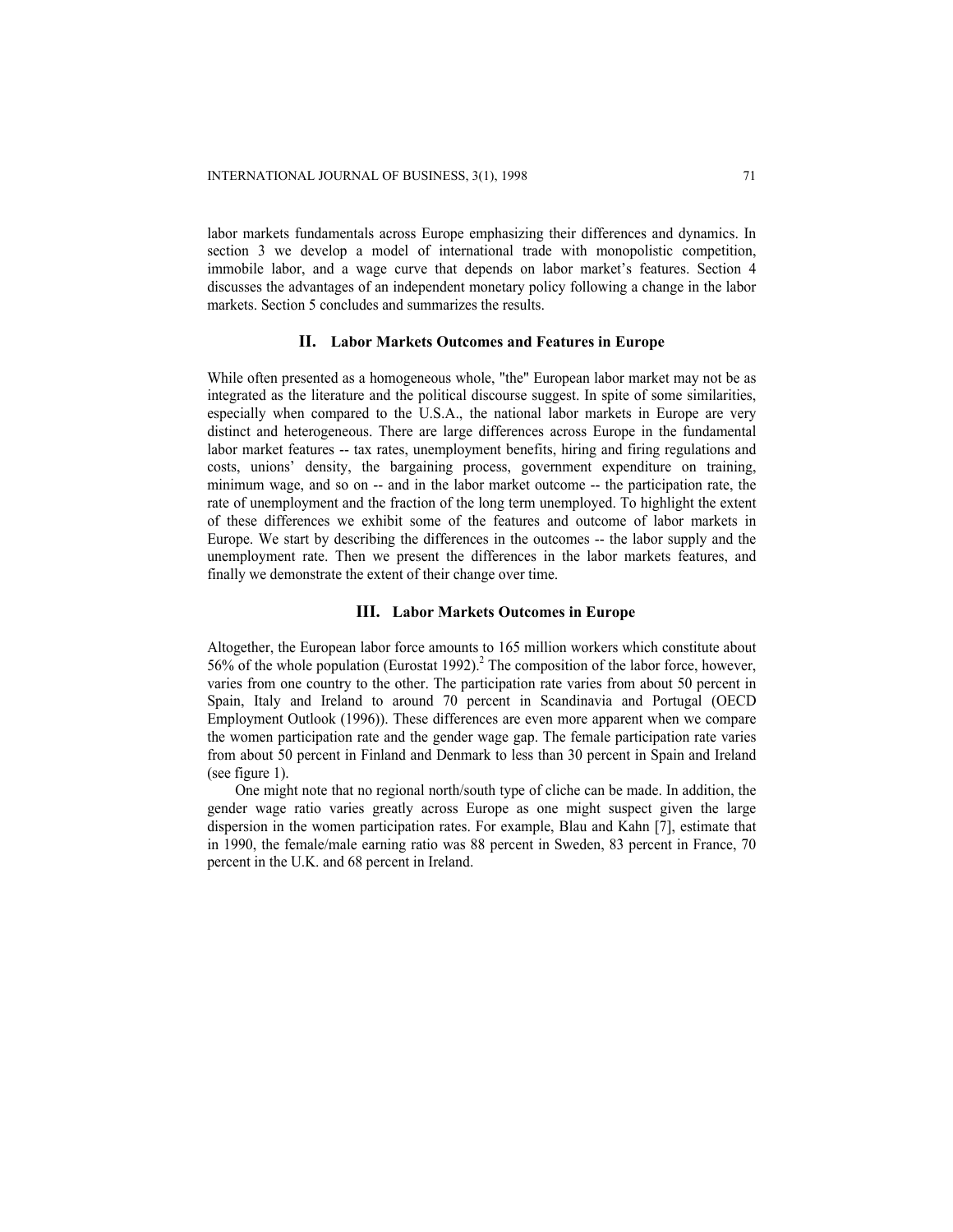

**Figure 1**  Proportion of women in total employment – 1983 and 1992

Source: *Eurostat* 1992.





Source: *European Economy* #56, p. 25.

The variation in unemployment rates across Europe is astounding. Figure 2 presents the unemployment rates across Europe. The unemployment rate is around 5 percent in Luxemburg, Austria, Denmark, Netherlands and Portugal; close to 10 percent in the U.K.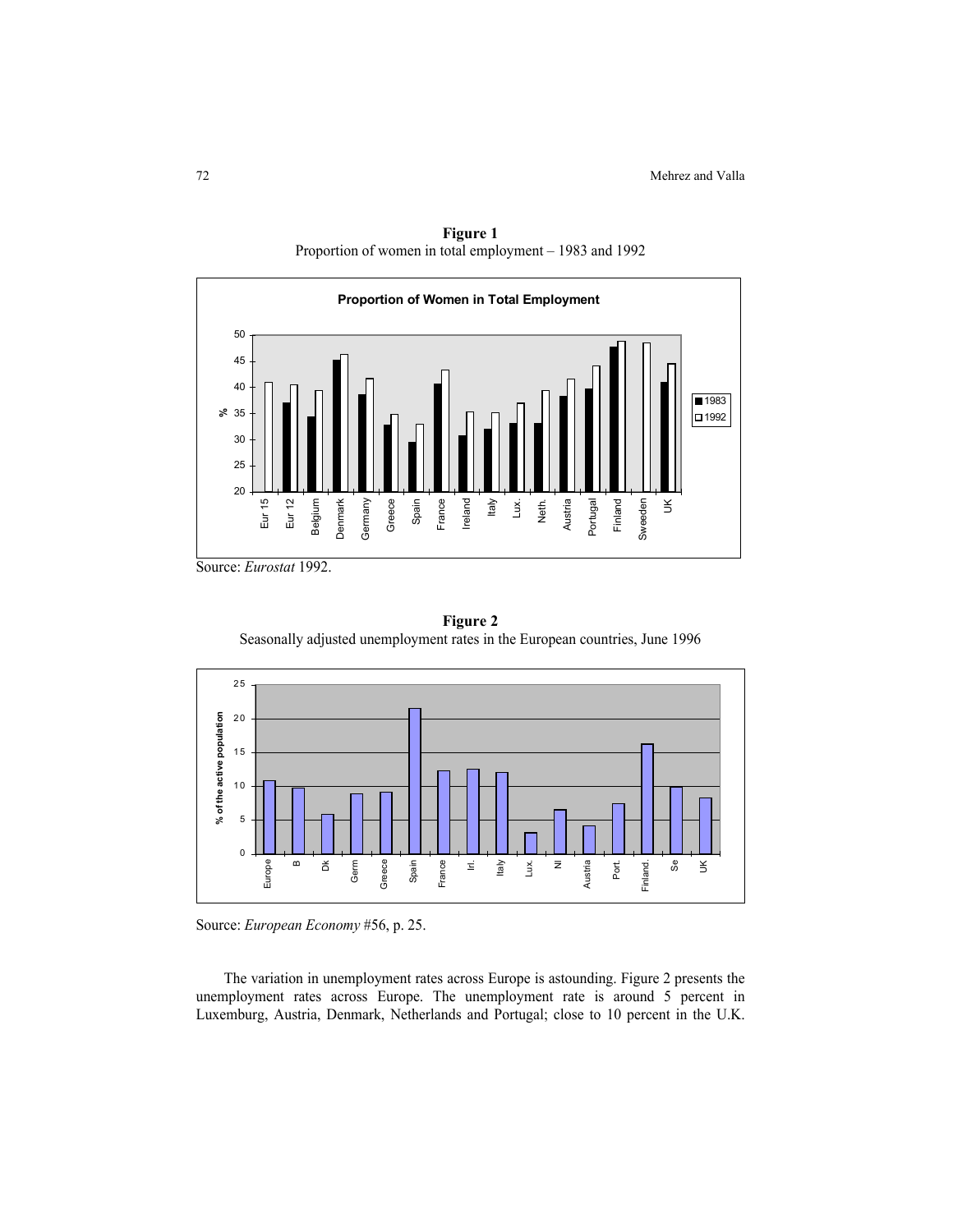Germany, Belgium, Greece and Sweden; over 10 percent in France, Ireland, Italy, Finland; and over 20 percent in Spain.

A major difference between the unemployed in Europe is the share of the long-term unemployed. (Those who have been out of work for one year or more.) Figure 3 presents the fraction of the long-term unemployed in 1992. The difference is astonishing. The share of the long-term unemployed varies from 8 percent in Finland, 27 percent in Denmark, 35 percent in France and Germany, 44 percent in Austria and almost 60 percent in Belgium, Ireland and Italy.<sup>3</sup>



**Figure 3**  Long-term unemployment as a percentage of total unemployed

Source: *Eurostat* 1992.

This, in and by itself, constitutes a symptomatic characteristic of intrinsic labor markets differences. It is virtually impossible to ascribe the rise and persistence of the European unemployment solely to external causes. Europe should then be analyzed in the light of endogenous causes such as regional or national differences associated with the particular functioning of each labor market, as well as the nature of the shocks to which these markets are subject. Thus, instead of looking for differences between the "European" labor market as a whole and, say, Japan or the U.S., it might be more fruitful to analyze differences among European labor markets themselves.

#### **IV. Labor Markets Features**

The main cause of large unemployment rates in Europe as well as the vast differences in this rate across Europe is the extent of labor market rigidities such as adjustment costs, unemployment benefits, the bargaining process, non- wage labor costs and so on. Our purpose is not to identify the exact causes of the unemployment rate in each country but rather to demonstrate the large variations in the labor markets features that affect the unemployment rate. (For an attempt to identify the exact causes see Nickell [15] and Layard, Nickell and Jackman [12].)

Non-wage labor costs (indirect costs paid by the employer and consisting of social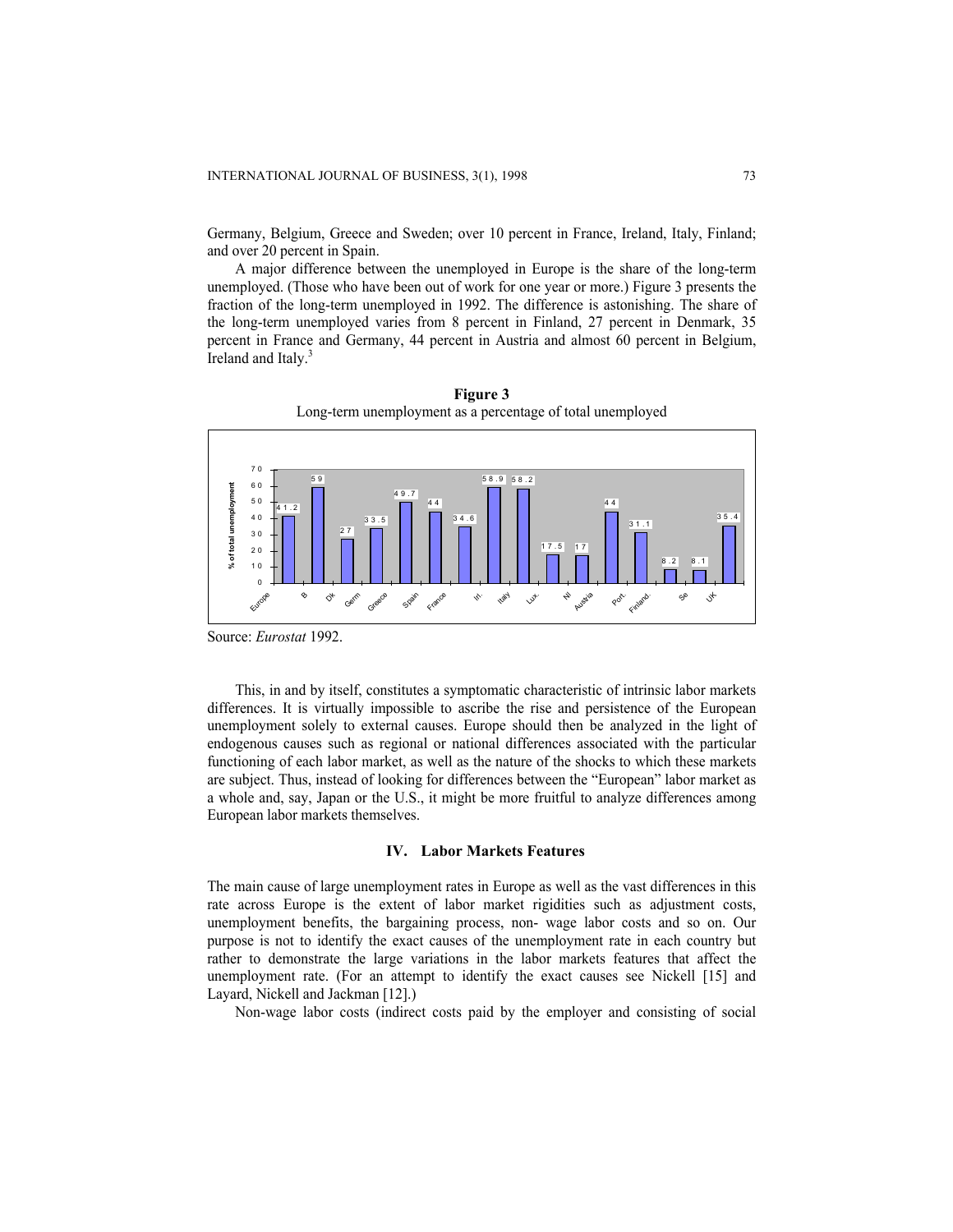security contributions and other expenses such as costs for vocational training) rank among the most spectacular data that illustrate the large discrepancies between countries in Europe. Figure 4 presents the dispersion of non-wage labor costs as a percentage of total labor costs in 1988. Non-wage labor costs vary from 17 percent in Denmark, 27 percent in the U.K., 44 percent in Germany and over 51 percent in Belgium.



**Figure 4**  Non-wage labor costs as a percentage of total labor costs in 1988

Source: European Economy #62, 1996.

As a passive labor market measure, unemployment benefits are often considered to be one of the factors that caused the increase in the natural rates of unemployment in Europe over the last decade or so (Layard, Nickell and Jackman [12]). Yet once again, there are large dispersions in the durations and level of unemployment benefits. Unemployment benefits, for example, amount to 73 percent of previous earnings for up to 30 months and 63 percent indefinitely in Danmark; 63 percent for 12 months and 56 percent indefinitely in Germany; 23 percent indefinitely in the U.K.; and 26 percent for 6 months in Italy (see Table 1).

Another important feature of the determinations of the unemployment rate is the unions' density and the extent of coordination in wage bargaining, on part of both unions and employers. The proportion of trade unions members as percentage of all wages and salary earners varies greatly across Europe from 10 percent in France to over 80 percent in Sweden.<sup>4</sup> The effect of unions membership, however, depends also on collective bargaining and institutional settings. The extent of coordination in wage bargaining on part of both unions and employers differs greatly. In Austria and Scandinavia (less so in Sweden) both unions and employees coordinate their bargaining while in the U.K., Ireland and Spain on the other hand there is very little collective bargaining and institutional forces in wage settings.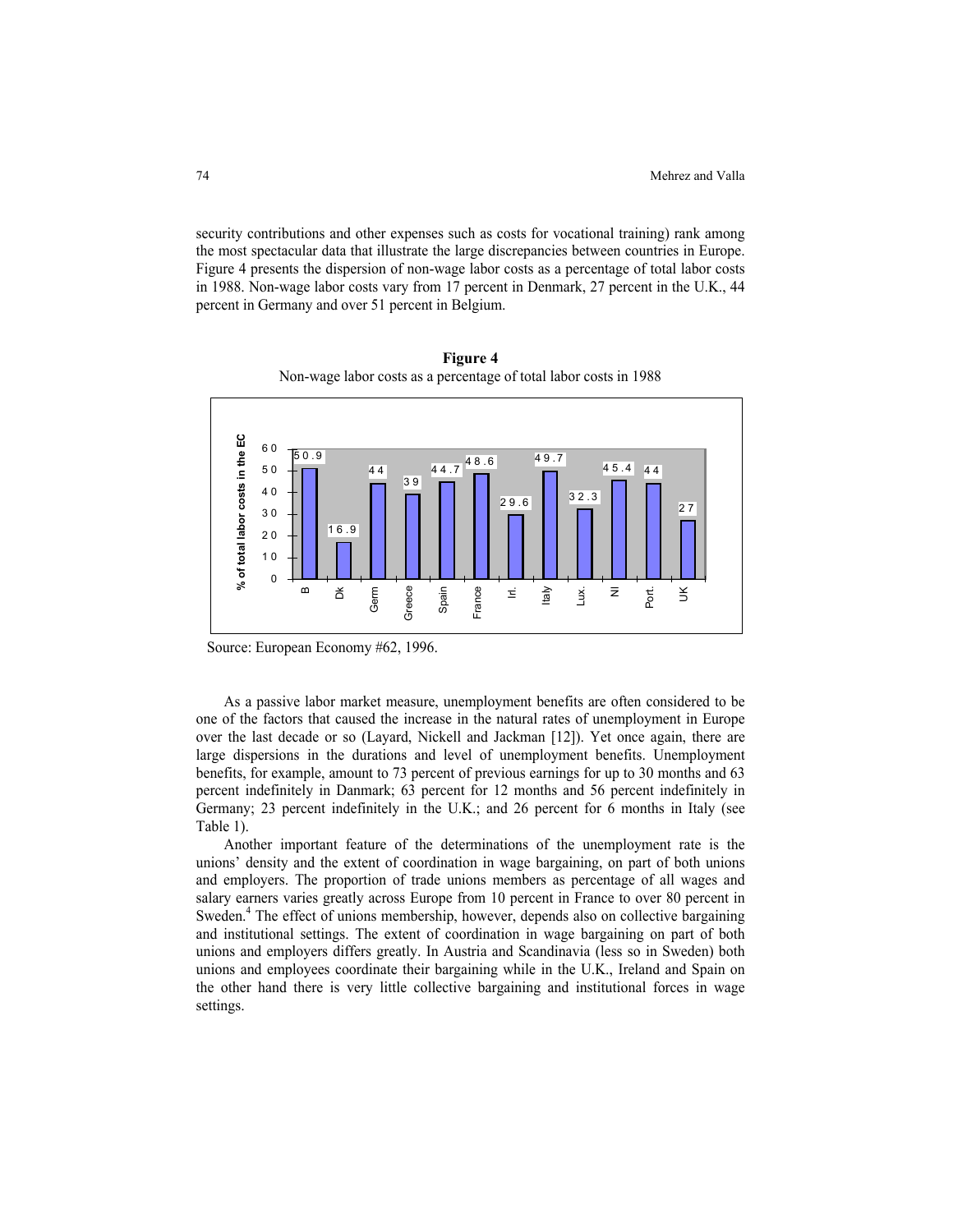|                    | % of earnings | Duration in | % of earnings  | Duration in |
|--------------------|---------------|-------------|----------------|-------------|
|                    | during the    | months      | during the 2nd | months      |
|                    | first period  |             | period         |             |
| Belgium            | 79            | 12          | 55             | Indefinite  |
| Denmark            | 73            | 30          | 63             | Indefinite  |
| Germany            | 63            | 12          | 56             | Indefinite  |
| Greece             | 28            | 12          | $\theta$       | n.a         |
| Spain              | 80            | 6           | 70             | 18          |
| France             | 80            | 12          | 67-33          | Indefinite  |
| Ireland            | 41            | 12          | $32 - 35$      | Indefinite  |
| Italy              | 26            | 6           | 0              | n.a.        |
| Luxembourg         | 85            | 12          | 46             | Indefinite  |
| <b>Netherlands</b> | 74            | 24          | 49             | Indefinite  |
| Portugal           | 81            | 21          | 44             | 21          |
| UK                 | 23            | 12          | 23             | Indefinite  |
| EC Average         | 61            | 14          | 42             |             |
|                    |               |             |                |             |

**Table 1**  Unemployment benefits in Europe: value and duration

Source: *European Economy*, # 62, 1996.

Some countries in Europe have opted for active employment policies. The creation of civil servant positions financed by the budget is being considered and proposed in France, as the other left-wing Jospin government aims to send a strong signal in that direction.<sup>5</sup> Yet, such a choice entails a combination of policies that might have a mitigated effect on employment. All in all, labor market interventions in Europe are far from being homogeneous. Some states spend significant share of their government spending on reinsertion and training programs, while others do not intervene in the labor markets. For example public spending on reinsertion as a percentage of GDP amounts to 0.72 percent in Italy, 2.81 percent in France, 4.44 percent in Ireland and 6.53 percent in Denmark! (See Figure 5).

Having already assessed the extent of labor market rigidities in Europe, we can turn now to the dynamic aspects of these features. Figure 6 presents the change in wage relative to productivity between 1989 and 1993 in twelve European countries. On average wages outpaced productivity by 1.9 percent in Luxemburg, and by 0.9 percent in Belgium, while in Germany, Portugal, Denmark and especially Greece, real wages lagged behind productivity growth. To further illustrate the dynamic structure we present a sketch of some of the changes in labor market institutions that occurred in France, Germany, Italy, Netherlands and the U.K. as presented in Siebert [17] (see table 2). Note that we do not attempt to report any possible change that occurred, but mainly demonstrate the extent of these changes and the dynamic aspects of labor markets regulations. As shown in Table 2 each of the five countries presented have gone through large changes in its labor market features. Whereas during the 1960s and 1970s most European countries increased labor markets regulations,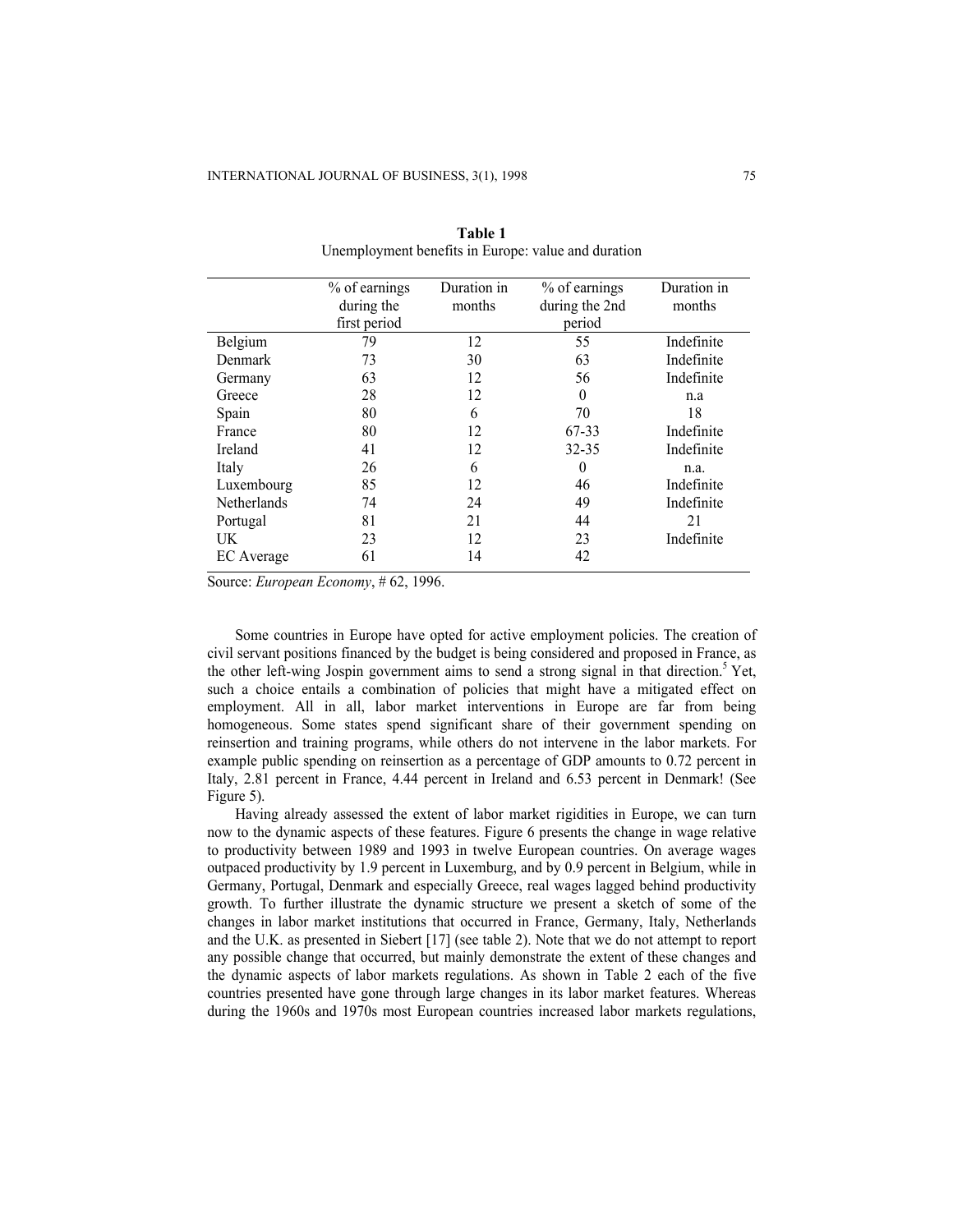there are vast differences in the dynamics and the institutional approach since the mid 1980s.



**Figure 5**  Labor market policy expenditures as a percentage of GDP

Source: *European Economy*, 1996.





Source: *European economy*, #62, 1996.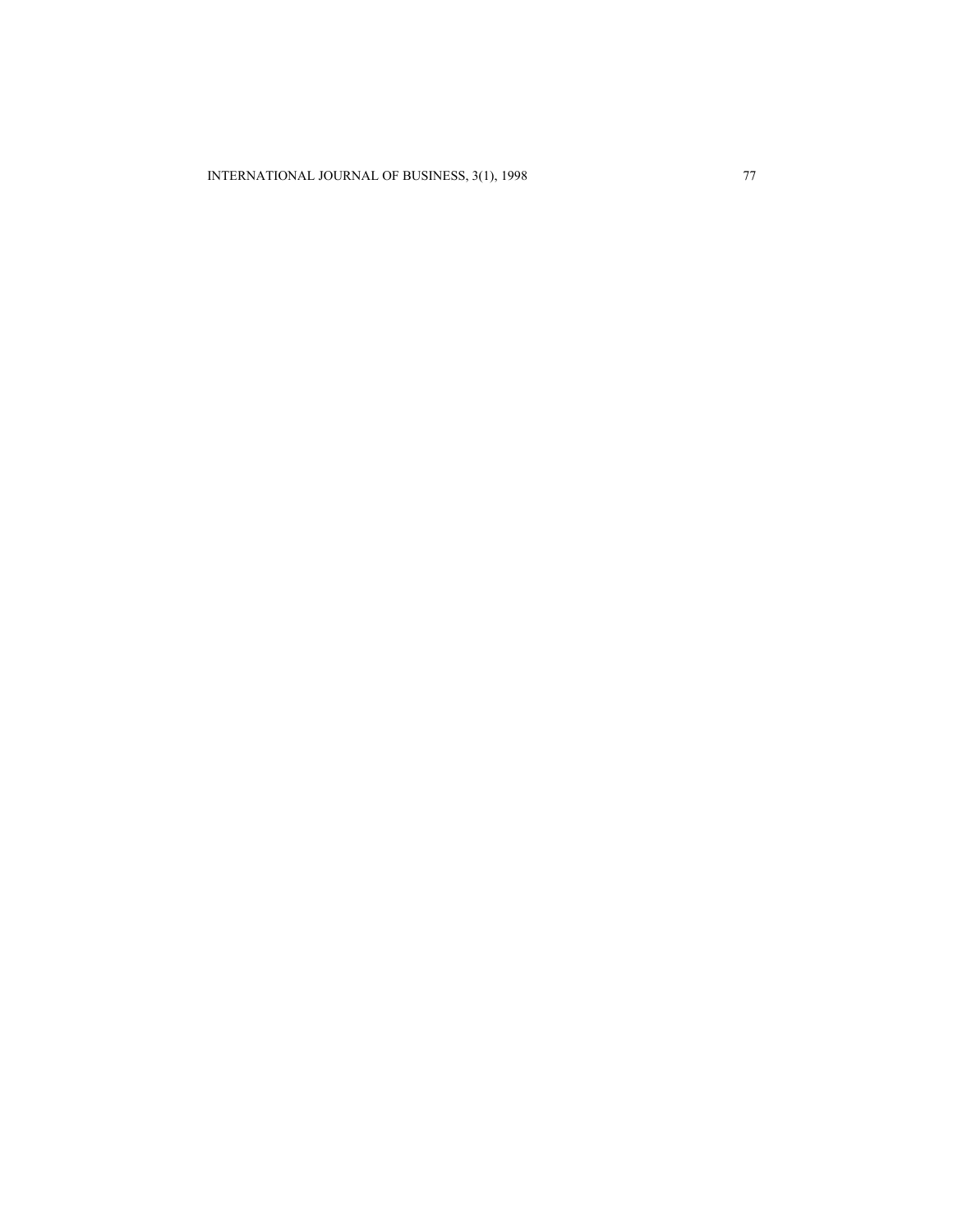On the one hand, Britain (and to some extent also the Netherlands) has gone through a continuous decline in labor markets rigidities such as a decrease in benefit replacement rates between 1980 and 1992 and recurrent disincentives to unionization. This is best illustrated by the Employment Act of 1988 which takes away some remaining union immunities, followed by the decision to allow for the "selective dismissal of unofficial strikers" (Siebert [17]). On the other hand, such a sequence of deregulations in such a short period of time -- 10 to 15 years -- including a sudden reduction in the duration of unemployment benefits (from 1 year to 6 months decided by the Major government in 1996), could never have taken place in France. Indeed, one can conclude from the major institutional changes to the French labor market during the same period teaches that the philosophy of the successive governments was fundamentally different from the British one. To this respect, the surprise election of a left-wing government induces more pressure from unions to actively intervene in the labor market.<sup>6</sup> The position of a new government regarding its national labor market, especially with an underlying high unemployment level, is in itself a shock to labor market institutions as the proposal to suppress the Robien Act as of January 1, 1998 illustrates this point.<sup>78</sup>

The picture which emerges from these stylized facts is that labor markets in Europe are very distinct and heterogenous and are frequently subject to asymmetric changes in their fundamentals features and consequently in their employment level. The monetary union, no doubt, will affect these differences and the changes in the labor market features across Europe. The differences, however, are so large that Europe is bound to face many heterogenous changes in the national labor markets features regardless of the monetary arrangements.

Shall these facts and asymmetries between national labor markets in Europe constitute arguments against EMU under present circumstances? If indeed labor markets are subject to asymmetric shocks as these facts tend to show, the remedies these shocks require call for are country specific. Thus, distinct currencies may facilitate the adjustment of the economy in response to changes in the labor market fundamental features. In the next section we develop a macro labor model of monopolistic competition with free trade and labor markets rigidities. We use this model to analyze the effects of a change in labor market features on the equilibrium unemployment and the required adjustments under a common currency and under distinct currencies.

## **V. The Model**

Consider a world with two countries, say Home and Foreign, where each country produces n differential goods. Home produces n differential goods denoted by  $x_i$  if (1..n), and the foreign country produces n differential goods denoted by  $y_i$ , i $\hat{I}(1..n)$ . Assume that the goods are imperfect substitutes and that each good is produced by one producer who acts as a monopolistic competitor, choosing the nominal price and level of production given the demand it faces. Let the demand for each good in each country depends on both its price relative to the aggregate price level and on real income in each country. Specifically, demand in the home country for any good i is given by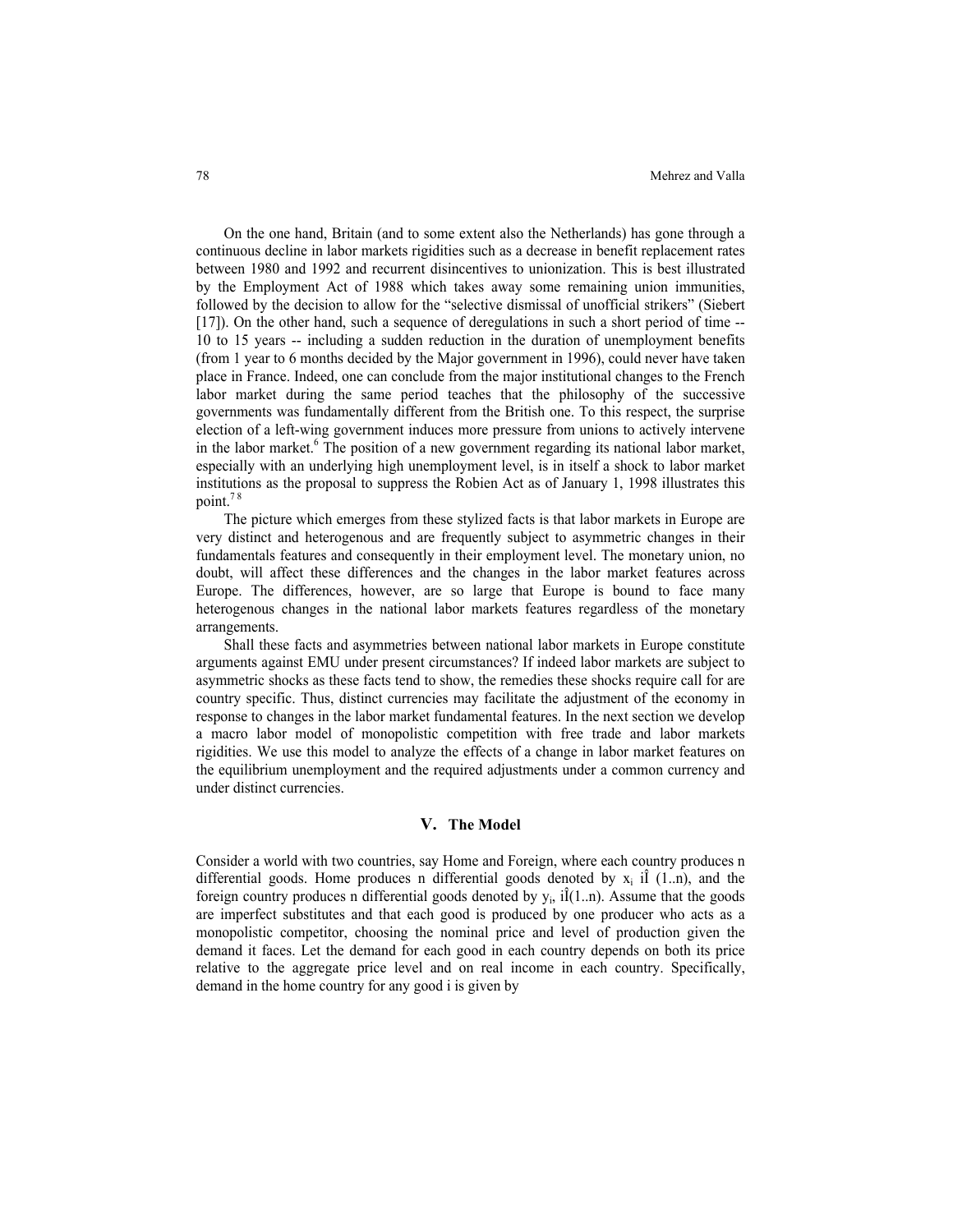$$
c_{i} = \frac{I}{P} \left(\frac{P_{i}}{P}\right)^{-\theta} \qquad c_{i} = (x_{i}, y_{i})
$$
 (1)

where I is nominal income (e.g., the money supply or real output times the price level), P is the price level, p<sub>i</sub> is the price of good i, and  $\theta$  is the demand elasticity that is assumed to be greater than 1 so that a well defined maximization exists. The demand for each good is symmetric, that is the notation x or y defines only the location of production but bears no effect on demand.

Similarly, demand in the foreign country for each good is given by

$$
c_i^* = \frac{I^*}{P^*} \left(\frac{P_i^*}{P^*}\right)^{-\theta} \qquad c_i^* = (x_i^*, y_i^*)
$$
 (2)

where I<sup>\*</sup>, P<sup>\*</sup> and  $p_i$ <sup>\*</sup> are nominal income, the over all price level and the price of good i in the foreign country respectively. (See Blanchard and Fischer [4] for a derivation of such demand function from consumers' preferences.)

Equations (1) and (2) incorporate several assumptions about consumers' behavior (utility) in both countries. First, as mentioned above, consumers do not distinguish between home produced goods and foreign produced goods. Second, the demand of each good is symmetric. In other words, the demand elasticity is the same for every good and is equal to θ. Finally, demand depends on real income, which in turn is nominal income (which is determined by the monetary authorities), over the price level.

Production is being taken by n firms in each country where each firm produces a specific good and enjoys a monopolistic power given the demand for its products (equations (1) and (2) above). Each firm faces the same technology that is linear in labor:

$$
\mathbf{q}_i = \mathbf{l}_i \qquad \mathbf{q}_i = (\mathbf{x}_i, \mathbf{y}_i) \tag{3}
$$

where  $l_i$  denote the amount of labor employed in the production of good i.

The symmetry in demand and production, specifically the fact that demand elasticity is constant and the same for each good, implies that all prices are a constant mark-up over wages (marginal costs). That is, the price of all goods produced in the home country is the same, and the price of all goods produced in the foreign country is the same. Thus, for simplicity we can view each country as if it produces only one good: the home country produces good x and the foreign country produces good y. Demand for each good is

$$
x = \frac{I}{P} \left(\frac{p_x}{P}\right)^{-\theta}
$$
  

$$
y = \frac{I}{P} \left(\frac{p_y}{P}\right)^{-\theta}
$$
 (4)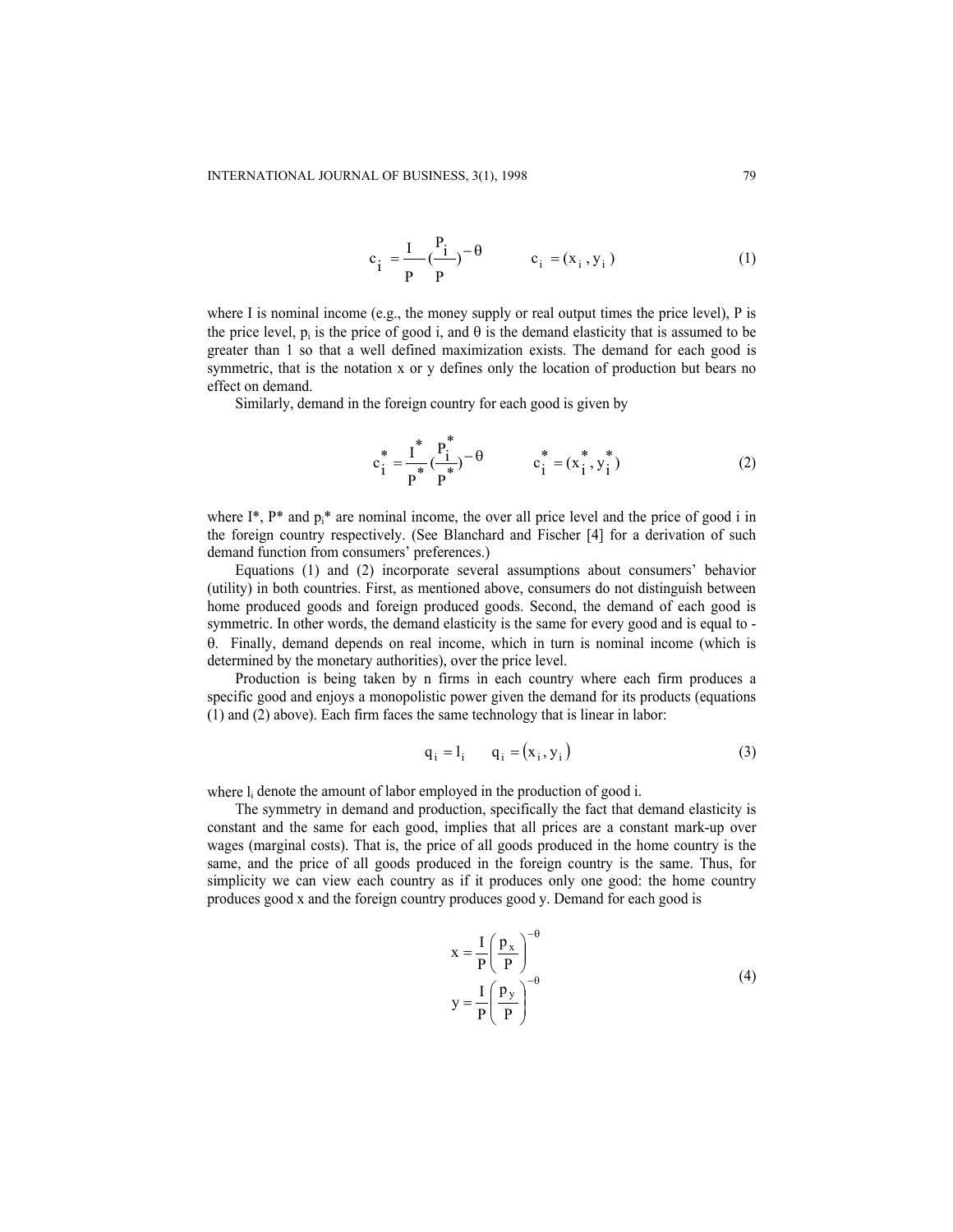in the home country and

$$
x^* = \frac{I^*}{P^*} \left(\frac{p_x^*}{P^*}\right)^{-\theta}
$$
  

$$
y^* = \frac{I^*}{P^*} \left(\frac{p_y^*}{P^*}\right)^{-\theta}
$$
 (5)

in the foreign country, where  $x(y)$  denotes the producers location (i.e., weather home producer or foreign producer), and \* denotes the consumers location (i.e., home consumption or foreign consumption). Finally, given the production functions above the supply of each good is determined by total employment in each country:

$$
X = L
$$
  

$$
Y = L^*
$$

where L is employment in country x and  $L^*$  is employment in country y.

Employment in each country is determined by the labor markets feature and by the real wage. We assume that a higher unemployment rate is associated with lower wages and larger labor market rigidities. That is, the higher the unemployment rate the lower the wage for a given level of labor market rigidities.

Before we go on to discuss the solution of the model, it is worth commenting briefly on this assumption since it is not consistent with the neoclassical model of the labor market. Unemployment in the neoclassical framework is given by the difference between labor supply and labor demand. Thus, the higher the wage the larger unemployment. That is, wages and unemployment are positively associated and not negatively as we assume. The assumption, however, is consistent with the Neoclassical model of the labor market if we view unemployment as a voluntary choice by workers, or if labor supply is fixed. Under these settings, a higher wage is associated with lower unemployment either because fewer people decide to join the labor force or because labor demand is higher (and hence wages and employment are higher). Even though, in the model, labor force is fixed and hence our specification is consistent with the conventional view of labor market where employment is determined by demand equal supply, we view the assumption as implicitly assuming that labor market equilibria are determined by noncompetitive structure. Three of the leading theories that yield positive association between unemployment and wage and are very appropriate for Europe are: Bargaining models such as the insider outsider model (Blanchard and Summers [5], Lindbeck and Snower [13]); efficiency wage models (Shapiro and Stiglitz [16] and Yellen [20]), and fair wage models (Akerlof and Yellen [1]). A common theme to these approaches is that unemployment is determined by noncompetitive considerations. Unemployment and wages are determined by unions' size and bargaining power in the insider outsider model; by firms' ability to increase effort in efficiency wage models, and by the perceived fair wage in fair wage models. In these models an increase in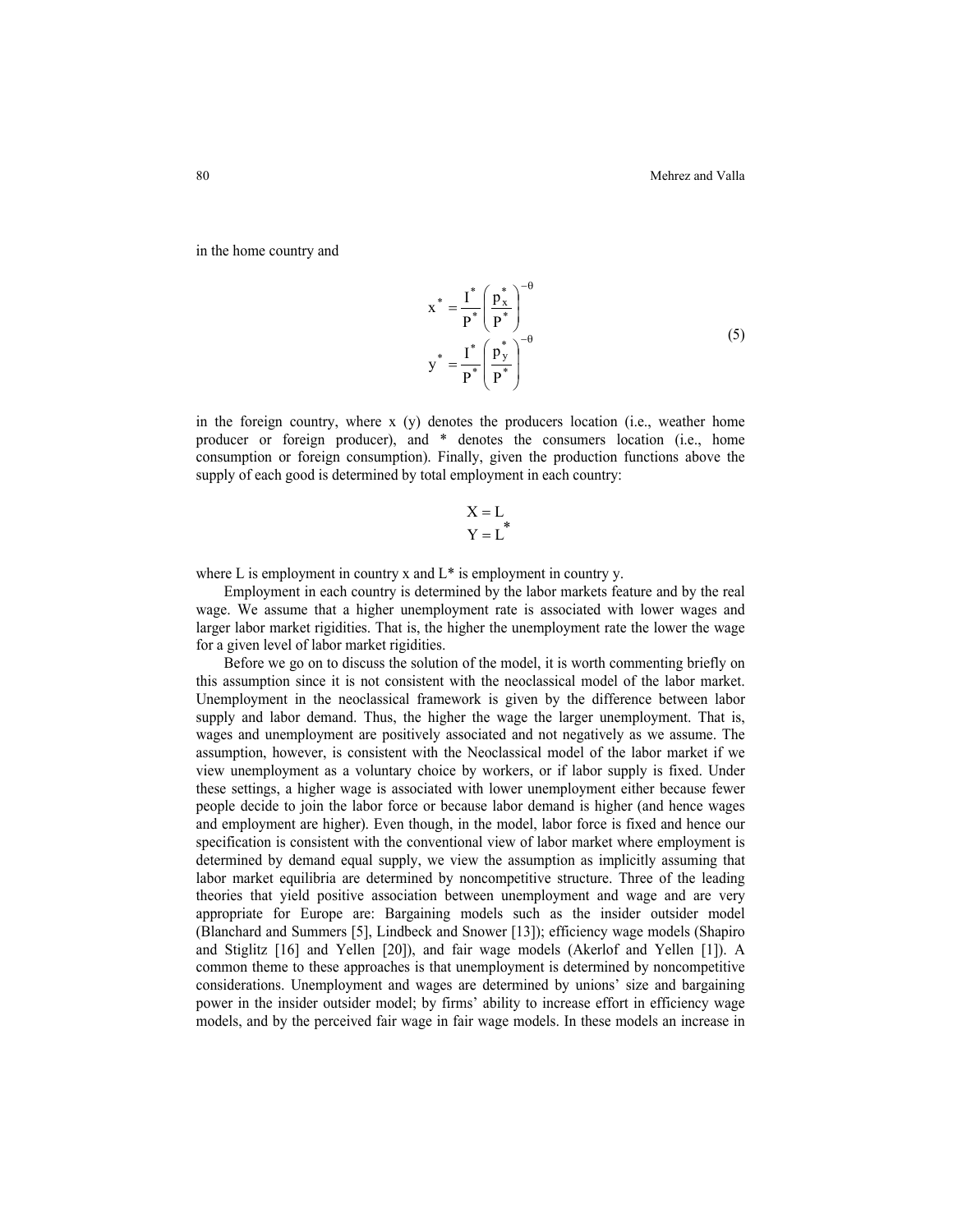the unemployment rate decreases wage (through a decline in unions bargaining power in the insider outsider model; an increase in the workers incentive to perform well in efficiency wage model and in workers' perception of the fair wage in fair wage models). Thus high unemployment is associated with low wages.<sup>9</sup>

An empirical support for the negative association between wages and unemployment is provided by Blanchflower and Oswald [6] and Layard, Nickell and Jackman [12]. Blanchflower and Oswald use data on over three million people from twelve countries to analyze the link between wage and unemployment. They estimate that on average the wage curve is

$$
\ln w = -0.1 \ln U + \text{Other characteristics of the worker or her(his) sector} \tag{6}
$$

where ln w is the log of the wage, and ln U is the log of the unemployment rate (source: Blanchard and Oswald (1994), p. 5). These findings imply that doubling unemployment is associated with a 10 percent drop in wage.

The unemployment rate and the exact relationship between wages and unemployment - the wage curve -- depends on labor market features such as the level and duration of unemployment benefits, minimum wages, hiring and firing costs, training, union power and so on. For example, Nickell [15] estimates that a 50 percentage point increase in unemployment benefits would increase unemployment by 5 percent. From a base line unemployment of 10 percent this would represent an increase of half percentage point to 10.5. Thus, specifically we assume the following relationship between unemployment in each country, the real wage and labor market rigidities:

$$
\frac{W}{P} = b(1 - u) \tag{7}
$$

$$
\frac{W^*}{P^*} = b^*(1 - u^*)
$$
 (8)

where W and W\* are the nominal wages in the home and foreign country respectively; W/P and  $W^*/P^*$  are the real wages in each country; u and  $u^*$  are the unemployment rates in each country, and b and b\* represent the labor market features (rigidities) in the home and foreign country respectively. Equations (7) and (8) imply that an increase in labor market rigidities - - higher b-- increases the wage for a given unemployment level, and that higher wage is associated with lower unemployment.

Next, we derive the equilibrium unemployment and wages in each country as a function of the labor market features (rigidities) -b and b\*. As presented in section 2 above, the fundamental features of the labor markets vary greatly across Europe. In other words, b and b\* are distinct and change frequently. Thus, we solve for the equilibrium unemployment in each country as a function of b and b\* and then analyze the effect of a change in labor markets features (b and b\*) on unemployment and wages in each country.

## **VI. Equilibrium**

Equilibrium is defined by real wages in each country such that the goods market clears and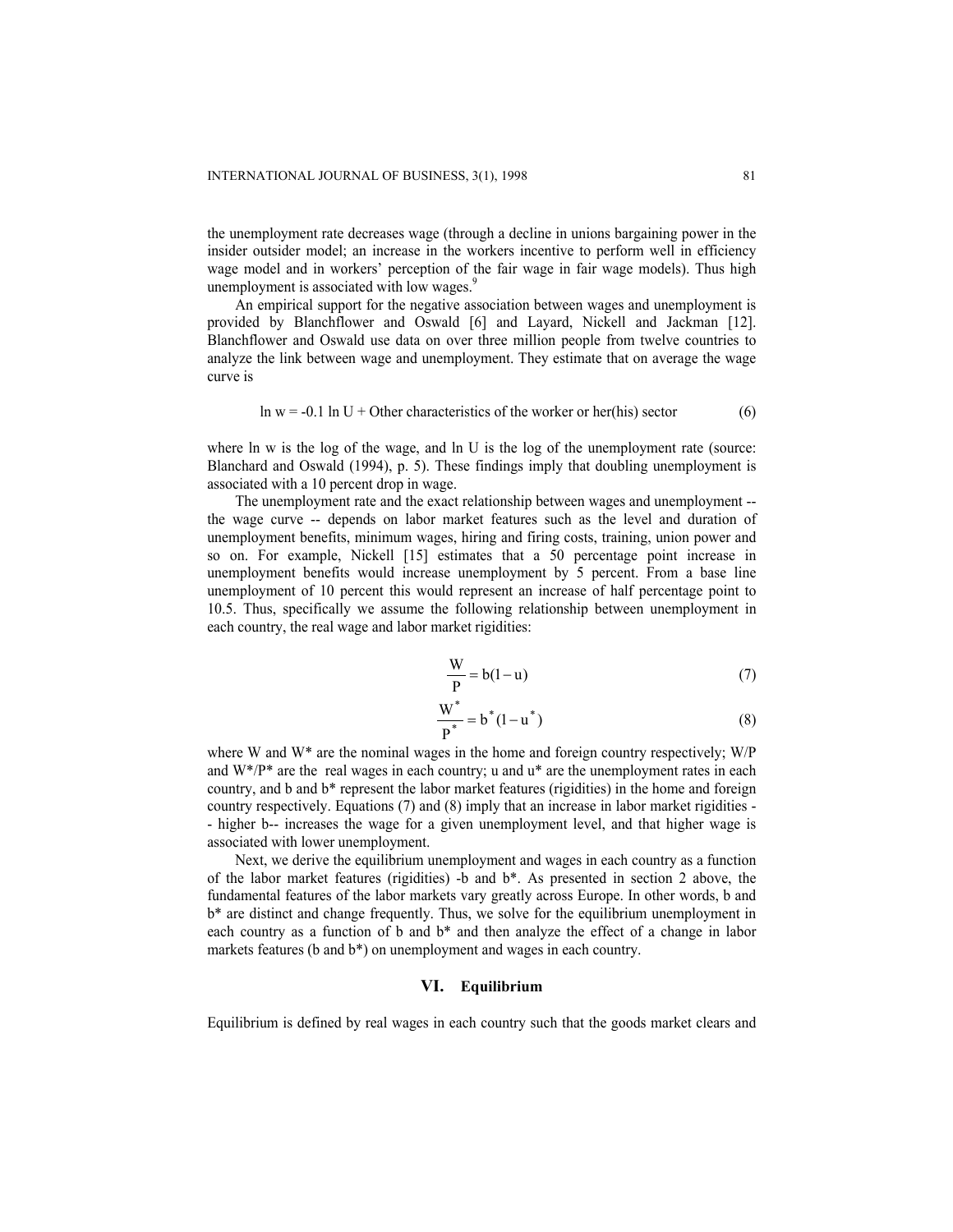trade is balanced (each country consumes according to its income). Normalizing the labor force in each country to one ( $L=1$  and  $L^*=1$ ), the equilibrium conditions are:

$$
x + x^* = X = 1 - u \tag{9}
$$

$$
y + y^* = Y = 1 - u^* \tag{10}
$$

and

$$
x^*p_x = yp_y.
$$
 (11)

where X and Y are total production of good x and y in the home and foreign country respectively; x and y are demand (consumption) for each good in the home country, and x\*, y\* are demand (consumption) for each good in the foreign country. Equation (9) states that the world demand for good x, the demand in both countries, is equal to the supply of  $X - 1$ u. Equation (10) states that the world demand for good y is equal to its supply  $-1-u^*$ , and equation (11) states that export of the home country is equal to its import.<sup>10</sup>

Equilibrium is solved as follows: first, notice that the demand elasticity is constant and the same for every good. Thus, the monopolistic price is a constant mark up over nominal wages (marginal cost). Therefore, the price of good x at home and abroad is

$$
p_x = \frac{\theta}{\theta - 1} W \tag{12}
$$

and

$$
p_x^* = \frac{\theta}{\theta - 1} \frac{W}{e}
$$
 (13)

respectively, where e is the nominal exchange rate. Likewise, the price of good y in each country is

$$
p_y = \frac{\theta}{\theta - 1} W^* e
$$
 (14)

in the home country (the country that produces x) and

$$
p_y^* = \frac{\theta}{\theta - 1} W^* \tag{15}
$$

in the foreign country (the country that produces y). The exchange rate, e, is defined as

$$
e = \frac{p_x}{p_x^*} = \frac{p_y}{p_y^*} = \frac{p}{p^*},
$$
 (16)

and the nominal price level in each country, P and  $P^*$ , is defined for simplicity as the average price level in each country. That is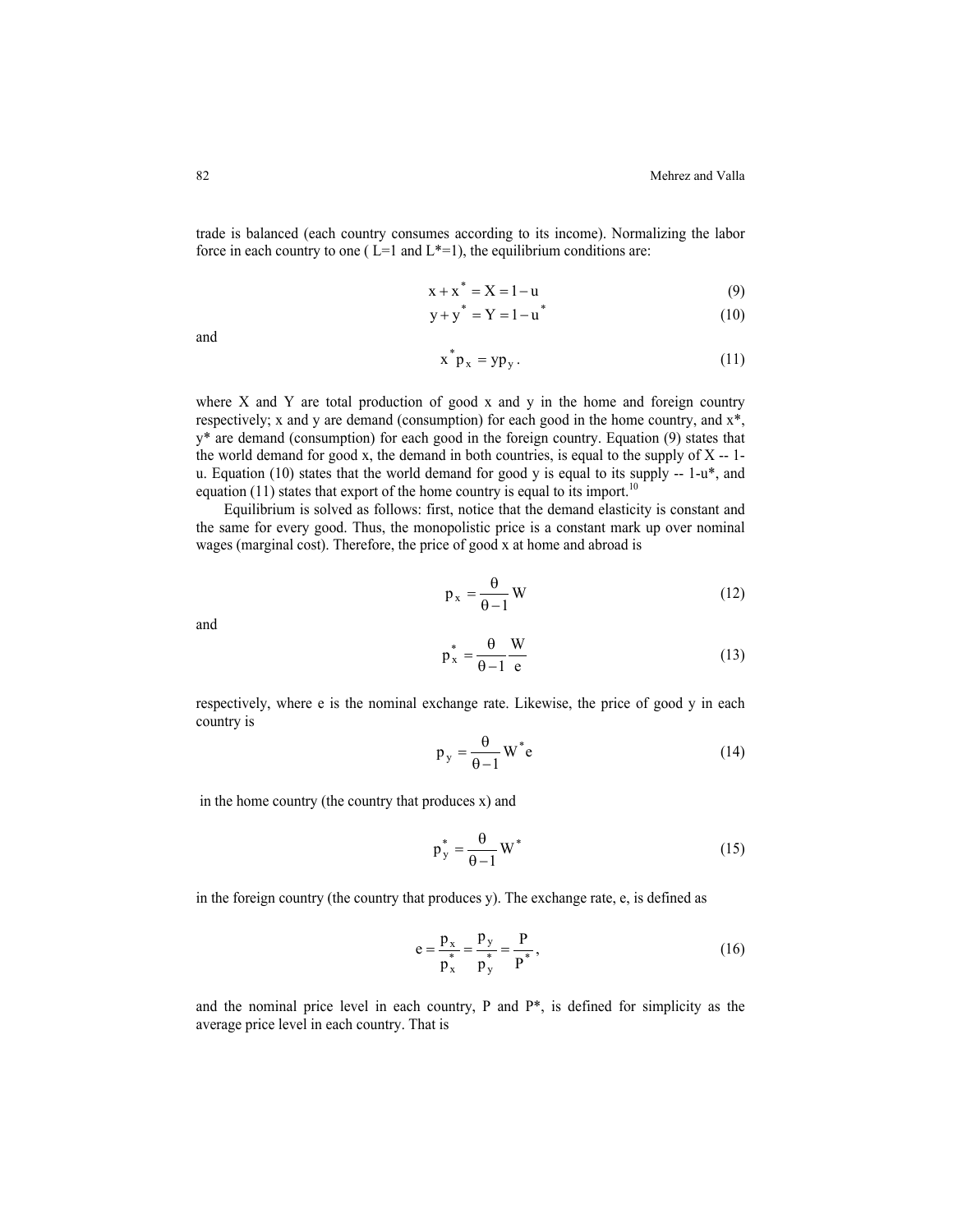$$
P = (W + W^*e) \frac{\theta}{\theta - 1}
$$
 (17)

in the home country and

$$
P^* = \left(\frac{W}{e} + W^*\right)\frac{\theta}{\theta - 1} \tag{18}
$$

in the foreign country. Plugging (4), (5) and (12)-(18) in (9) and (10) yields the employment ratio as a function of the real wages:

$$
\frac{1-u}{1-u^*} = \left(\frac{W}{ew^*}\right)^{-\theta} = \left(\frac{w}{w^*}\right)^{-\theta}
$$
 (19)

Next, use the labor market equilibrium, equations (7) and (8) to derive the employment ratio as a function of the real wage:

$$
\frac{W}{eW^*} = \frac{w}{w^*} = \frac{b}{b^*} \frac{1-u}{1-u^*}
$$
 (20)

Finally, equations (19) and (20) yields the relative employment as a function of the labor market features in each country, b/b\*:

$$
\frac{1-u}{1-u^*} = \left(\frac{b}{b^*}\right)^{-\frac{\theta}{1+\theta}}
$$
 (21)

Equation (21) states that relative employment depends on the relative labor rigidities. The larger the labor market rigidities in a country (the larger b or b\*), the larger the unemployment in this country relative to the other country's unemployment rate. In other words, an increase in labor market rigidities in the home country (e.g., an increase in hiring and firing costs in France), increases the unemployment rate in that country relative to the unemployment in the other country.

The unemployment rate and the real wage in each country can be derived as functions of labor market rigidities in each country, b and  $b^*$ , by substituting (11) -(17) in (7) or (8) and using (20) and (21). The resulting unemployment in the home country is

$$
1 - u = \frac{\theta}{\theta - 1} \frac{1}{b(1 + (\frac{b^*}{b})^{\frac{1}{1 + \theta}})}
$$
(22)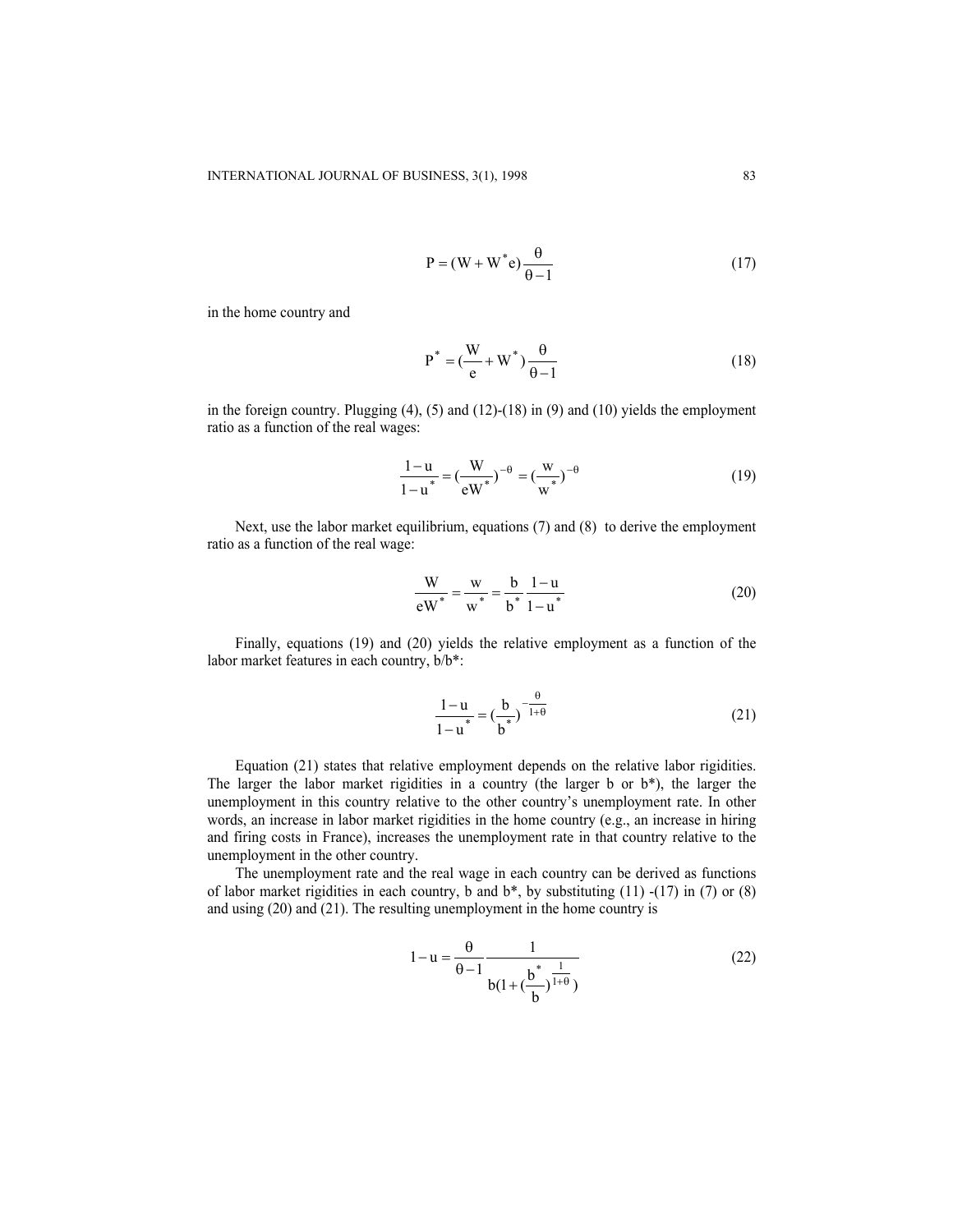(The unemployment in the foreign country is symmetric.)

Equation (22) implies that the unemployment rate in each country depends positively on the labor market rigidities in both countries. In other words, an increase in labor market rigidities in one country would increase the unemployment rate in that country as well as the unemployment in the other country.

Finally, the real wage in home country is given by substituting (22) in (7):

$$
w = \frac{\theta - 1}{\theta} \frac{1}{1 + (\frac{b^*}{b})^{\frac{1}{1 + \theta}}}
$$
(23)

Real wage depends on the relative labor market rigidities. An increase in labor market rigidities in one country, higher b (b\*), increases real wages in the country were the change occurred and decreases the real wage in the other country.

#### **VII. Comparative Statics**

The model above can be used to analyze the effect of a change in labor market features on unemployment and real wages in each country. As noted above, an increase in labor market rigidities in one country (i.e., an increase in b or b\*) affects unemployment and real wages in both countries -- unemployment increases in both countries (more so in the country where the change occurred), and wages increase in the country where the increase in the rigidities occurred and decreases in the other. Intuitively, suppose there is an increase in the labor market rigidities in one country (e.g., an increase in unemployment benefits in Belgium). As a result, employment and output decline in this country. Hence the supply of the good it produces declines as well as the demand for both goods. Thus, there is an excess demand for its good and an excess supply for the other country good. Consequently, employment and wage decline in the other country until the economy returns to equilibrium with lower employment in both countries, higher wages in the country where the change occurred and lower wages in the country where there was no change in labor market rigidities.

## **VIII. Distinct Currencies Versus a Common Currency**

Consider now the required adjustments following a change in the labor markets features. For example, consider a decrease in unions' power in the home country. Such a change causes employment to rise in both countries and wages to fall in the home country and rise in the foreign country. If there is a common currency to both countries, nominal wages need to adjust for the economy to reach the new equilibrium. Hence, the adjustment to the new equilibrium with lower unemployment depends on nominal rigidities. If there are large nominal rigidities, then the adjustment will be slow, and hence the economy will experience high unemployment for a long period of time. Under distinct currencies, however, the change in real wages does not necessarily require a change in nominal wages since the exchange rate can carry the adjustment burden. Thus, the adjustment to a new equilibrium can be much faster. An expansionary monetary policy can speed up the adjustment process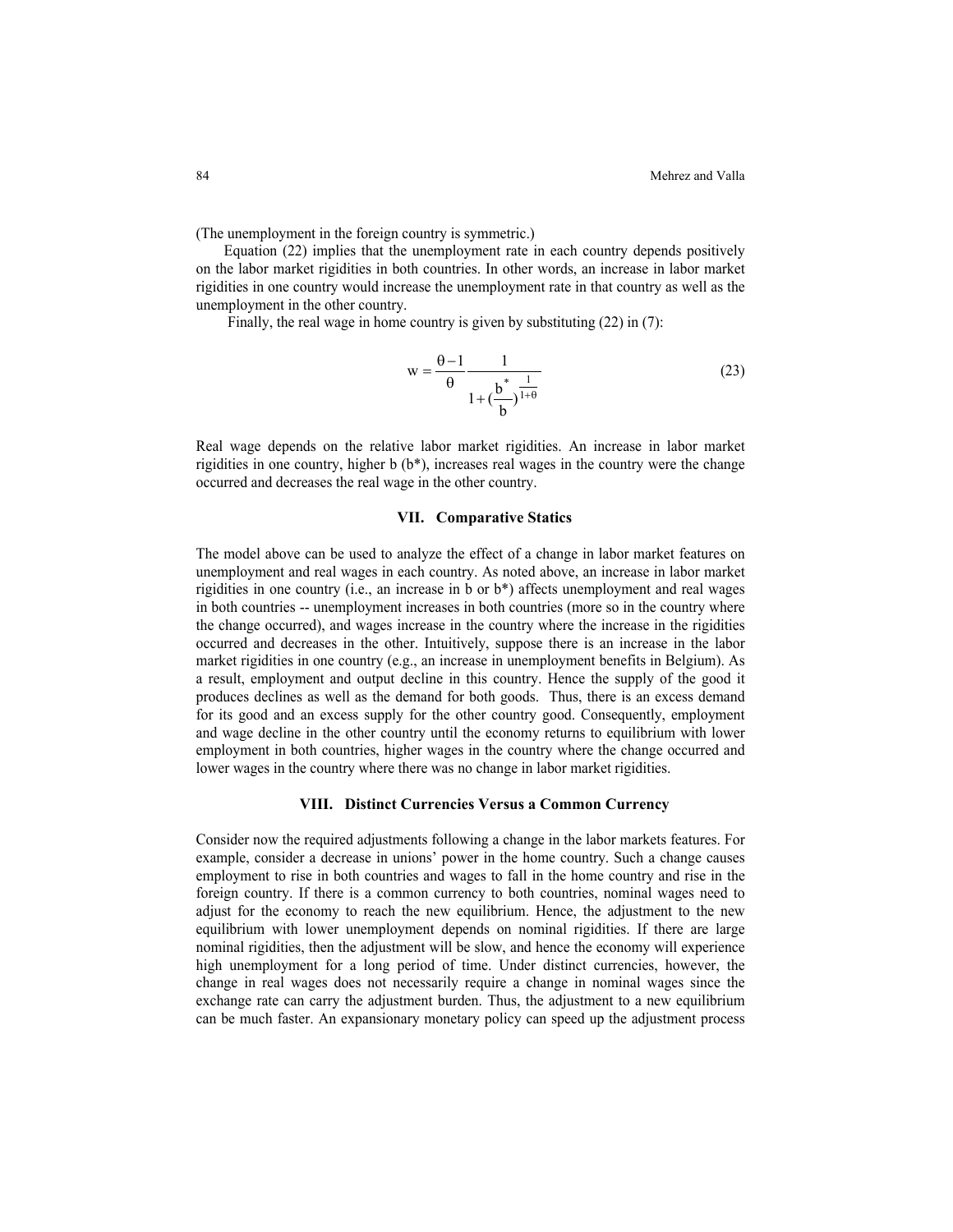by stimulating demand and effecting the exchange rate. That is, a country that experiences a decline in labor markets rigidities can take an expansionary monetary policy that would cause a depreciation in the exchange rate and increase demand and thus decreases the required adjustments to reach the new low unemployment equilibrium. For example, suppose that the French government decides to reduce some of the labor market rigidities in France. (E.g., minimum wages, unemployment benefits and so on.) As a result, equilibrium wage and unemployment fall in France, while equilibrium wage rises, and unemployment falls in the rest of Europe. (Due to the increase in demand and supply in France.) Now, suppose that there is a common European currency. Thus, the new equilibrium requires nominal wage to fall in France or rise in the rest of Europe. The adjustment process, therefore, depends on the speed by which nominal wages adjust in France (and in the rest of Europe) to the change in labor market rigidities. If wages are slow to adjust, the adjustment to the low unemployment equilibrium may be very slow, until finally wages and unemployment reach their equilibria. Consider now the case where France has a distinct currency. In this case, there is no need for any changes in nominal wages in order to reach the new low unemployment equilibrium. That is, a change in the exchange rate is enough for wages to reach their new equilibria. Moreover, the monetary authorities (especially in France) can undertake an expansionary monetary policy and hence increase the speed of adjustment even further through its effect on aggregate demand and the exchange rate.

Given the extent of future changes in labor markets' features Europe is bound to go through many adjustment episodes in response to changes in labor market rigidities. Thus, giving up distinct currencies and independent monetary policy might entail large adjustment costs in terms of unemployment and output.

## **IX. Conclusions**

We argue in this paper that even if Europe is an optimum currency area in terms of production and technology, it is not in terms of its labor market features. There are large variations in labor markets' outcome such as the unemployment rate and the participation rates mainly because of large dispersions in labor markets' features such as unemployment benefits, unions' density, institutional bargaining structures, hiring and firing costs, taxes and other non-wage costs, and so on. Given the large dispersions and the past changes in the labor markets' features, Europe is bound to experience many changes in the national labor markets due to changes in the political power, union power, legislation, social norms and so on. In this sense Europe is not an optimum currency area. The cost of adjustments to these changes in labor markets' rigidities in terms of output and unemployment would be larger under a common currency. Further research, however, should focus on the effect of EMU on future changes in labor markets rigidities in order to fully understand the benefits and costs of a common currency.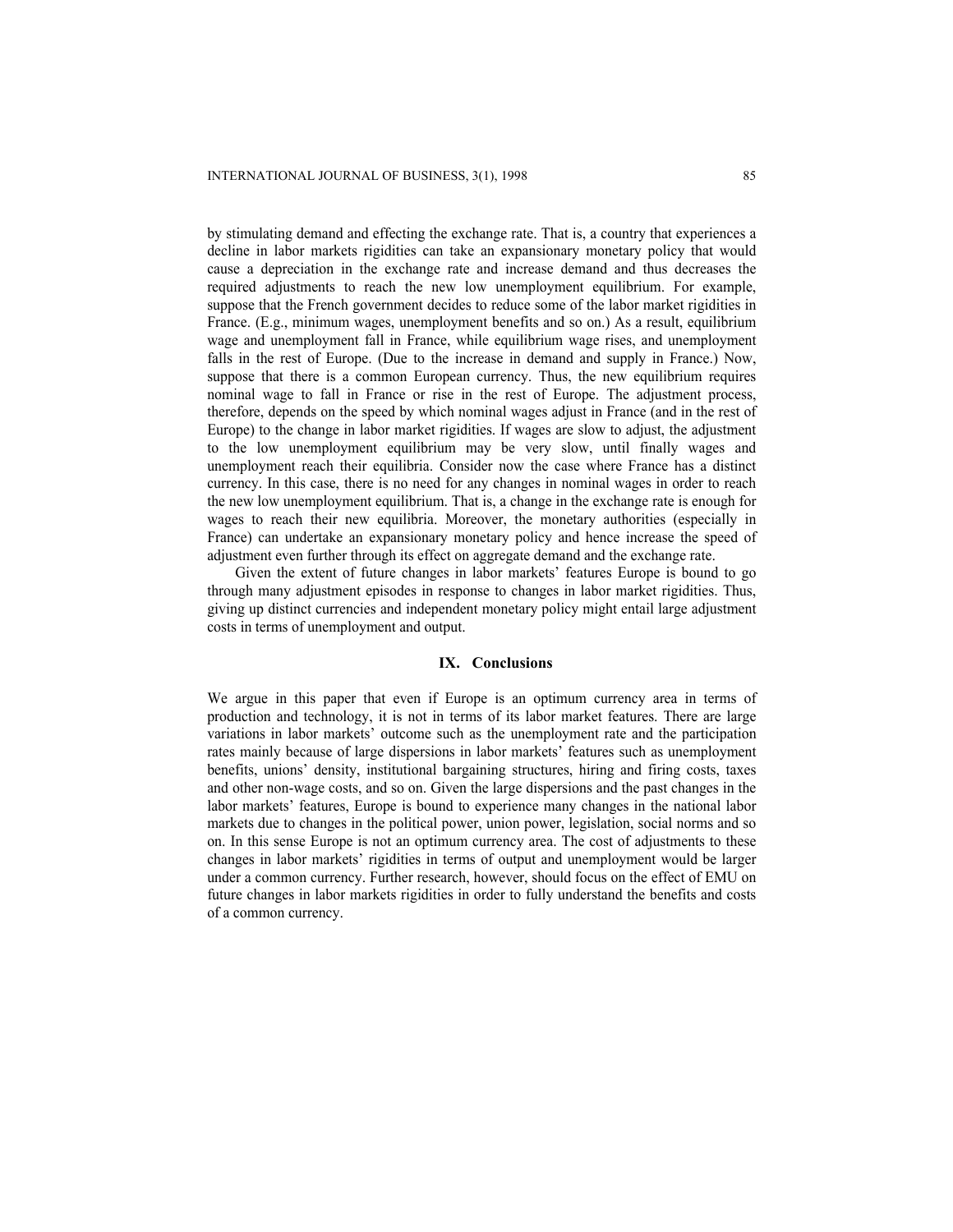## **NOTES**

- 1. See Bayoumi and Eichengreen [2] for a survey.
- 2. Decressin and Fatas [9] estimate that participation rates are the principal adjustment variable to shocks to the demand for labor, at least in the short run, while migration does not react during the first three years (Germany, though, is an exception)
- 3. Similarly, regional contrasts in unemployment rates differ between countries. This might come from huge differences in country-sizes; this could also come from different level of infrastructure development and equipment. Whichever the reason of these discrepancies, Decressin and Fatas [9] find that differences in relative unemployment rates between regions are high. In addition, common as well as regional shocks are not absorbed by changes in regional employment rates, and this finding is particular to Europe.
- 4. In many countries though, the wage of workers who are not explicitly in the unions is determined by the union wage negotiations.
- 5. Le Monde, Thursday 08/14/97: "10 milliards de francs pour les emplois-jeunes et le maintien des anciens dispositifs d'aide", & Le Monde, Thursday 08/21/97 "Mr Chirac approuve l'inspiration du projet destiné à créer 350 000 emplois". Front pages.
- 6. "La CGT demande au gouvernement de rompre plus nettement avec la politique de la droite", Le Monde August 27, 1997.
- 7. The "loi Robien" had been adopted on June 11, 1996 under the right wing Juppé Government and allowed for a reduction in firms' non-wage labor costs for those enterprises which reduced the working time by 10 to 15% in order to limit lay offs or increase employment.
- 8. For a comparison between the changes in the wage structure in the UK and in France, see Katz, Loveman and Blanchflower [11].
- 9. Note though that this is an equilibrium relationship. That is, an exogenous increase in wage would [still] increase unemployment.
- 10. This equation is implied by equations (9) and (10) if each country satisfies its budget constraint. Therefore, it will not be used in the solution.

# **REFERENCES**

- [1] Akerlof, George and Yellen Janet (1990). "The Fair-Wage Effort Hypothesis and Unemployment," *Quarterly Journal of Economics*, (May), 255-283.
- [2] Bayoumi, Tamim and Eichengreen, Barry (1996). "Operationalizing the Theory of Optimum Currency Areas," *CEPR Discussion Paper*, 1484 (October).
- [3] Bean, Charles (1994). "European Unemployment: A Survey," *Journal of Economic Perspectives*, (June), 573-619.
- [4] Blanchard, Olivier, and Fischer Stanly (1989). *Lectures on Macroeconomics*. The Massachusetts Institute of Technology Press.
- [5] Blanchard, Olivier and Summers Lawrence (1986). "Hesteresis and the European Unemployment Problem," *NBER Macroeconomic Annual*, 15-78.
- [6] Blanchflower, David and Oswald, Andrew (1994). *The wage Curve*. The Massachusetts